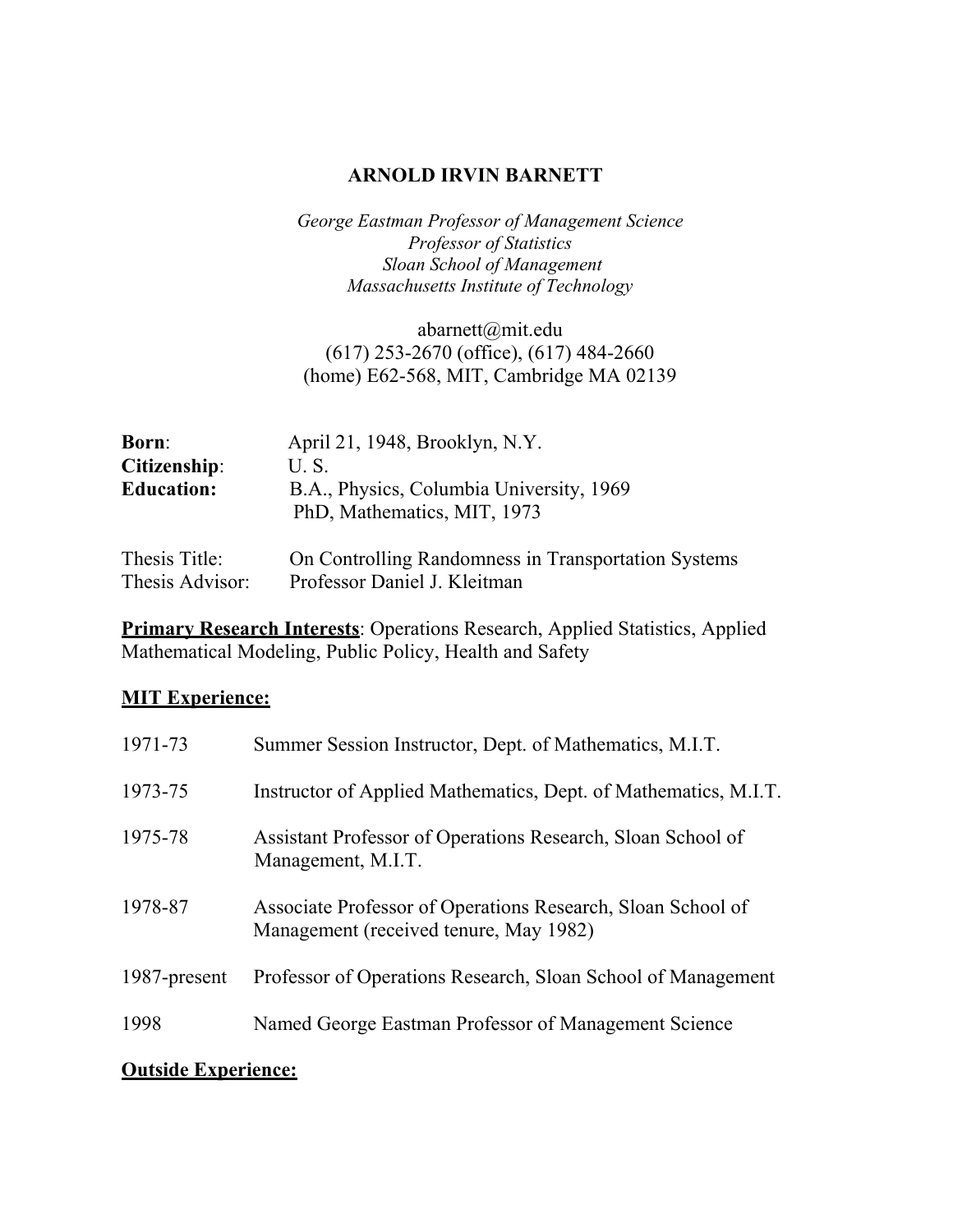| 1973-75      | U. S. Atomic Energy Commission (Bethesda, MD)                    |
|--------------|------------------------------------------------------------------|
| 1975         | Norton Publishing Co. (New York)                                 |
| 1975-90      | Public Systems Evaluation Inc., Enforth (Cambridge)              |
| 1975         | U. S. Dept. of Justice, Law Enforcement Assistance               |
|              | Administration (Washington)                                      |
| 1976-81      | Tufts-New England Medical Center, Dept. of                       |
|              | Hematology (Boston)                                              |
| 1978-81      | U. S. General Accounting Office, Division of Energy and Minerals |
|              | (Washington)                                                     |
| 1980         | Vermont State College System                                     |
| 1980         | Citizens Crime Commission of New York City                       |
| 1981         | Professional Development Institute, Ltd. (Ottawa)                |
| 1982-84      | National Center for State Courts (Williamsburg, Virginia)        |
| 1984         | Manchester Business School (sabbatical)                          |
| 1984-present | Educational Testing Service (Princeton, New Jersey)              |
| 1984-85      | McKinsey and Company (London, Sydney)                            |
| 1985         | Australian Graduate School of Management (sabbatical)            |
| 1987         | U. S. Sentencing Commission (Washington)                         |
| 1987-95      | <b>KOBA</b> Associates (Washington)                              |
| 1988         | Abt Associates (Cambridge)                                       |
| 1988         | MacArthur Foundation/National Institute of Justice               |
| 1989         | Centers for Disease Control (Atlanta)                            |
| 1990-91      | U.S. General Accounting Office (Washington)                      |
| 1990-91      | Federal Aviation Administration (Atlantic City)                  |
| 1992-94      | Burns and Levinson, Counselors-at-Law, Boston                    |
| 1992-3       | Clinton and Musaka, Counselors-at-Law, Boston                    |
| 1993-present | Amsterdam Schiphol Airport                                       |
| 1993         | <b>American Airlines</b>                                         |
| 1993-present | Analysis Group (Cambridge)                                       |
| 1994         | Goodwin Proctor and Hoar, Counselors-at-Law, Boston              |
| 1994-95      | Newsweek magazine                                                |
| 1994         | CSSI (Washington)                                                |
| 1994         | <b>Liberty Mutual Insurance</b>                                  |
| 1995-99      | Computerworld magazine                                           |
| 1995         | ATMS (Falls Church, VA)                                          |
| 1995         | Ropes and Gray, Counselors-at-Law, Boston                        |
| 1995         | <b>Association of American Railroads</b>                         |
| 1996         | Verner, Liipfert, Bernhard, McPherson, and Hand (Washington)     |
| 1996         | Morgan-Stanley, Hong Kong                                        |
| 1996-present | Gell-Mann Research Associates (Philadelphia)                     |
| 1997-present | Environmental Science Associates (San Francisco)                 |
| 1997         | Volpe National Transportation Center                             |
| 1997         | Coopers & Lybrand                                                |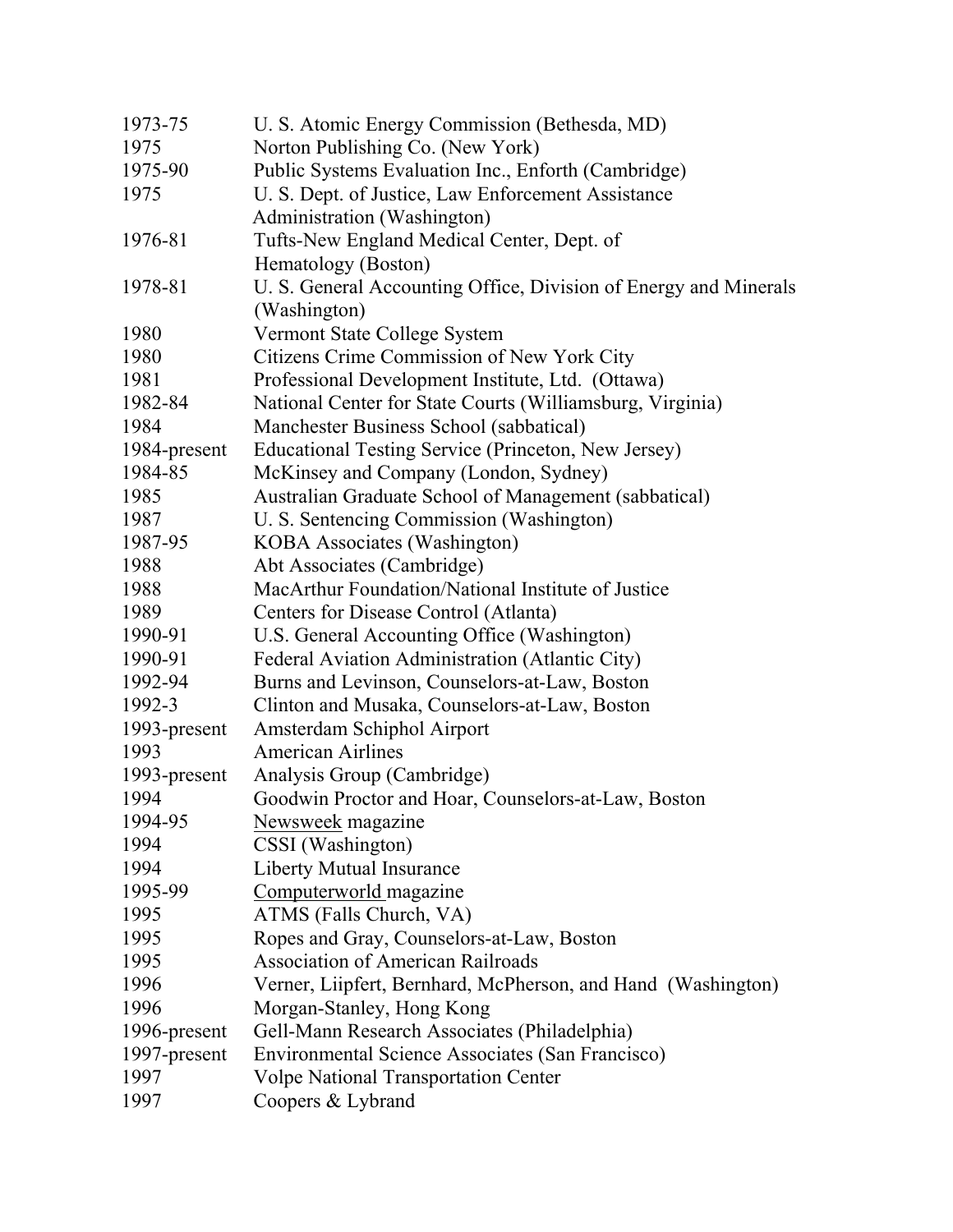| 1997         | Holland & Knight Law Offices (Miami)                                             |
|--------------|----------------------------------------------------------------------------------|
| 1998-2000    | <b>Federal Express Airlines</b>                                                  |
| 1999         | <b>Connecticut Home Care Association</b>                                         |
| 1999         | Locke, Liddell, and Sapp (Counselors at Law) (Houston)                           |
| 1999-2001    | Urban Institute (Washington)                                                     |
| 1999-present | J.P. Morgan and Co.                                                              |
| 1999-present | McNatt, Greene, and Thompson Law Offices (Vidalia, GA)                           |
| 2000         | Amsterdam Schiphol Airport, Committee on Crosswinds and Tailwinds                |
| 2000         | University Access Inc. (Los Angeles)                                             |
| 2000         | <b>American Association of Actuaries</b>                                         |
| 2000         | O'Melveny and Myers (Los Angeles)                                                |
| 2000         | Louisville International Airport                                                 |
| 2001-present | Cornerstone Research (New York, Los Angeles, San Francisco,                      |
|              | Menlo Park)                                                                      |
| 2001         | <b>Flight Safety Foundation</b>                                                  |
| 2001         | Jenner and Block (Chicago)                                                       |
| 2001         | Simpson, Thacher, and Bartlett (New York)                                        |
| 2000-present | Sonnenschein, Nath and Rosenthal (Kansas City, Chicago, St. Louis,               |
|              | New York)                                                                        |
| 2002         | (U.S.) Transportation Security Administration                                    |
| 2002         | Wollmuth, Maher, and Deutsch (New York)                                          |
| 2002         | Finnegan, Henderson, Farabow, Garrett, and Dunner (Washington)                   |
| 2003         | MCRI (Arlington, Virginia)                                                       |
| 2004         | Johnson and Johnson, Inc. (New Jersey)                                           |
| 2004         | Wilson, Sonsini, Goodrich, and Rosati (Palo Alto)                                |
| 2004-07      | Winston and Strawn (Chicago)                                                     |
| 2005         | Manatt, Phelps, and Phillips (New York)                                          |
| 2006         | De Brauw, Blackstone, Westbroek (The Hague)                                      |
| 2007-present | Morrison and Forester (Sacramento)                                               |
| 2008-10      | City of Los Angeles/Los Angeles World Airports                                   |
| 2009         | Mintz, Levin, Cohn, Ferris, Glovsky, and Popeo (Washington)                      |
| 2009         | Howrey (Washington, DC)                                                          |
| 2010-present | Grippo and Ellen (Chicago) and Butler, Rubin, Saletarelli, and Boyd<br>(Chicago) |
| 2011         | City of New York                                                                 |
| 2011-12      | Reed Smith (Chicago)                                                             |
| 2011-12      | Pepper Hamilton (Philadelphia)                                                   |
| 2011-present | Goodwin Procter (Boston)                                                         |
| 2012-present | Goldman Sachs                                                                    |
| 2012-present | Union Bank of Swizerland                                                         |
| 2012-present | Royal Bank of Scotland                                                           |
| 2012         | Merck                                                                            |
| 2013         | Cessna Aircraft                                                                  |
|              |                                                                                  |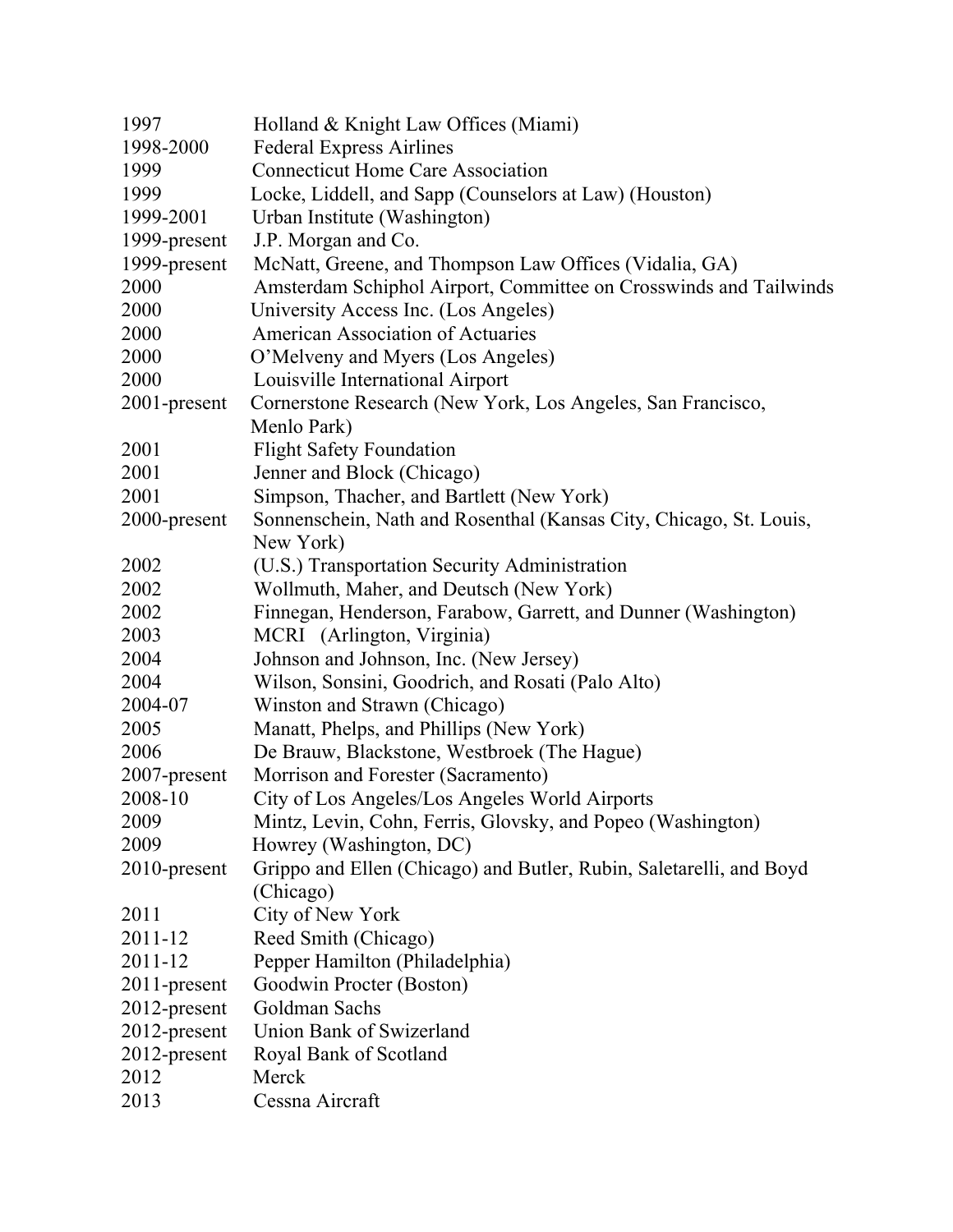| Polar Air, Air China, Air India |
|---------------------------------|
| 2015-present SharkNinja         |
| <b>Manor Care</b>               |
| C5 Medical Werks                |
|                                 |

## **MIT Administrative Activities:**

(Institute) Committee on the Writing Requirement (1983-84) (Institute) Committee on Curriculum (1986) (Vice-Provost's) Committee to Review the Operations Research Center (1986) Sloan Master's Program Committee (1983-84, 1985-86, 1990- 92) Sloan Core Coordination Committee (1985- 86) Chair, Sloan Ph.D. Program Committee (1986-88) MIT Committee on Student Affairs (1987-88) Operations Research Center, Core Faculty (1975-present) Institute Committee on Minority Student Achievement (1999-2001) MIT Medical Board, (2000-2002) MIT Committee on Academic Performance (2005-present)

# **MIT Teaching Activities:**

*Courses Taught:*

| Introduction to Management Science                              |
|-----------------------------------------------------------------|
| The Global Aviation Industry                                    |
| Data, Models, and Decisions                                     |
| Intermediate Statistics                                         |
| Communicating with Data                                         |
| <b>Engineering Probability and Statistics</b>                   |
| <b>Advanced Statistics (until 2000)</b>                         |
| <b>Statistical Consulting</b>                                   |
| Decision Technologies for Managers                              |
| 15.073/18.445 Introduction to Stochastic Processes              |
| <b>Applied Statistics</b>                                       |
| Urban Operations Research/Logistics and Transportation Planning |
| Management Science and Public Systems                           |
| Mathematical Models and Policy Analysis                         |
| <b>Advanced Calculus for Applications</b>                       |
| Probability and Random Variables                                |
| Introduction to Statistics                                      |
|                                                                 |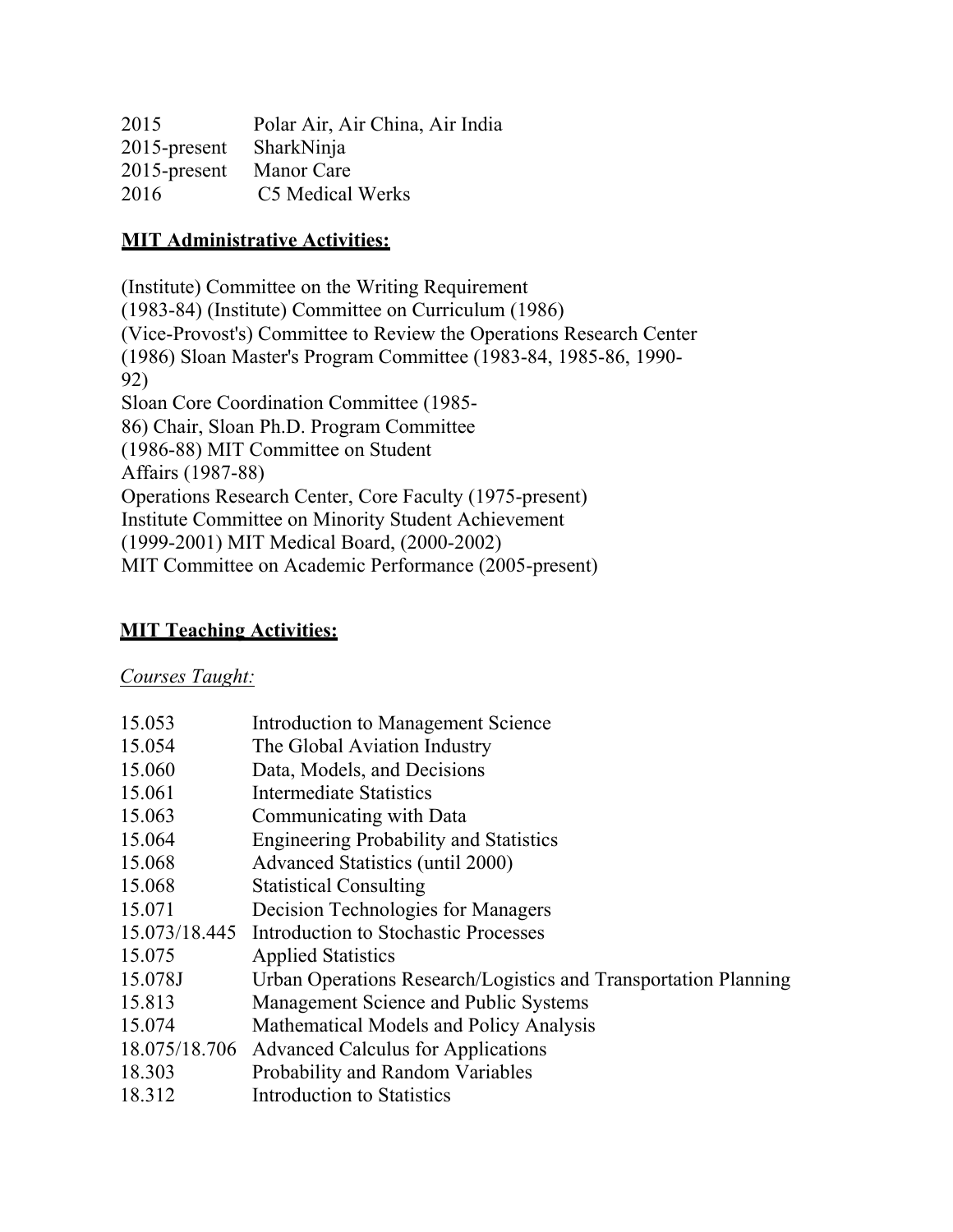# *Teaching Honors:*

- Selected fourteen times by the students as recipient of a MIT Sloan school, Engineering School, or institute-wide Excellence in Teaching Award.
- Recipient in May 2016 of the Jamieson Prize for Excellence in Teaching, which is endowed by an MIT alumnus.
- One of eight U. S. faculty discussed in the article "B-School Students' Favorite Professors" in *Fortune* magazine of January 25, 1982.
- Ranked the most "outstanding" faculty member at the Sloan School in a 1992 *Business Week* poll of recent graduates. (The Best B-Schools, McGraw Hill, 1993, p. 165.)

# **Research Activities:**

## *Research Awards and Honors:*

- 1996 President's Award from Institute for Operations Research and the Management Science (INFORMS) for outstanding contributions to the betterment of society.
- Selected as the 1999 honorary inductee into Omega Rho International Honor Society for scholarly contributions.
- Selected by the British Operational Research Society as the year 2000 Blackett Memorial Lecturer; lecture was delivered at the Royal Aeronautical Society.
- Recipient of the 2001 Expository Writing Award of the Institute for Operations Research and the Management Sciences (INFORMS) because influence of research was "greatly enhanced by its expository excellence."
- Recipient of 2002 President's Citation from the world-wide Flight Safety Foundation for "truly outstanding service on behalf of safety, whether it be valor, professionalism or other service above and beyond expectations."
- Selected in 2003 as a Fellow of the Institute of Management Sciences and Operations Research.

# *Sponsored Research:*

Principal Investigator of eleven research projects: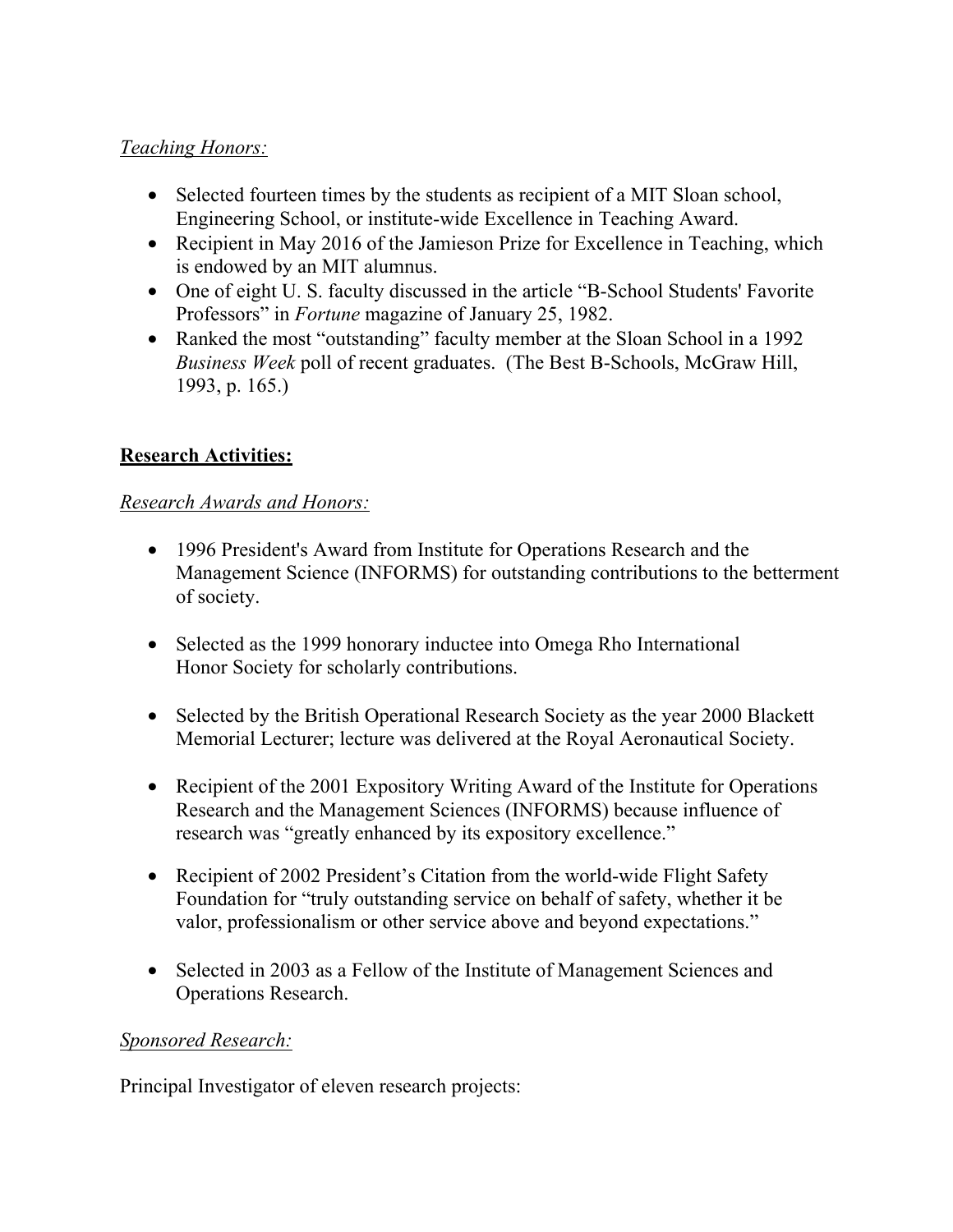- (1) "On Additional Approaches to Criminal Justice Data Analysis," awarded 4/78-4/80, Law Enforcement Assistance Administration; U. S. Dept. of Justice.
- (2) "Mathematical Models and the Use of Prison Space," awarded 6/81 by National Institute of Justice, U. S. Dept. of Justice.
- (3) "Selective Incapacitation and the Philadelphia Cohort Data," awarded 9/83 by National Institute of Justice, U. S. Dept. of Justice.
- (4) "A Paradoxical Aspect of the Recent Decline in Crime Rates," awarded 10/86, National Institute of Justice, U. S. Dept. of Justice.
- (5) "Assessing and Expanding the Set of Air Safety Risk Indicators," awarded 9/90, Federal Aviation Administration. (Renewed, 1/92.)
- (6) "World Airline Safety," awarded 1/97, Federal Aviation Administration.
- (7) Co-Director, National Center of Excellence in Aviation Operations Research, (NEXTOR) founded 10/96.
- (8) Chair, FAA Technical Committee on Positive Passenger Bag Match, which was established to deal with security issues raised by Gore Commission, 1996-98.
- (9) Co-Director, Sloan Foundation Project on the Global Aviation Industry, 1999- present.
- (10) Chair, Academic Panel, North Runway Safety Study, Los Angeles International Airport, 2008-10.
- (11) Chair, MIT Conference on the Electoral College, sponsored by the Carnegie Corporation of New York, 2008.
- (12) Member of National Academy of Sciences/Engineering Committee to investigate "Airport Passenger Screening: Backscatter X-Ray Machines", 2013.

### **Editorships:**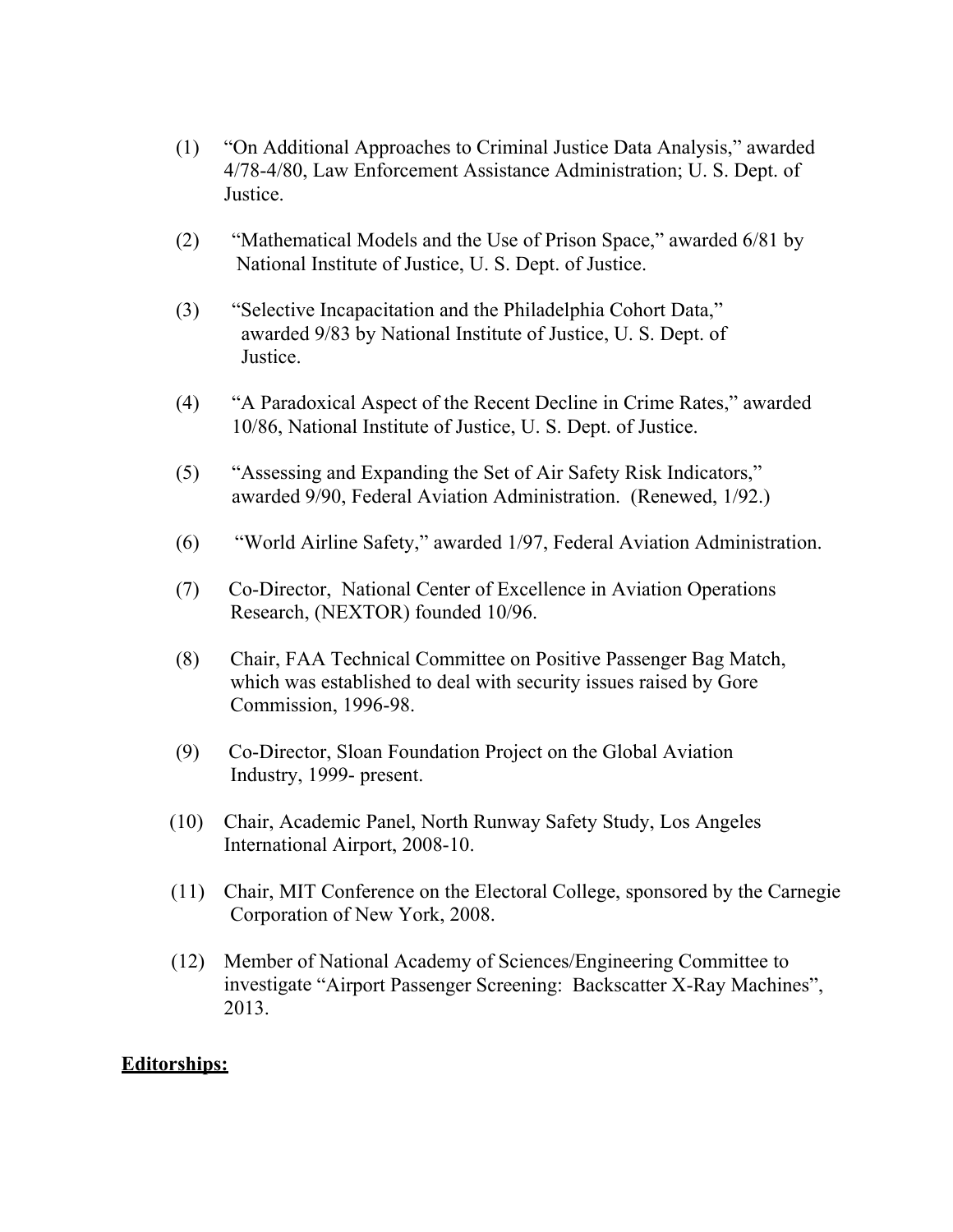Departmental Editor for Public Sector Applications, *Management Science*.

Contributing Editor, *Interfaces*.

Associate Editor, *Operations Research.*

Editorial Board, *Journal of Quantitative Criminology*.

Editorial Board Member, *Journal of Managerial Issues*.

Co-Editor, Operations Research in the Public Sector, Elsevier-North Holland.

Chair, *OR/MS TODAY* Committee.

## **Publications:** (chronological; *textbooks at end*)

"Optimal Scheduling Policies for Some Simple Transportation Systems," (with D. J. Kleitman), *Transportation Science*, February 1973, pp. 85-99, Volume 7.

"On Scheduling Some Transport Systems with Discrete-Time Passenger Arrivals," *Studies in Applied Mathematics*, March 1973, pp. 75-86.

"Urban Violence and Risk to the Individual," (with D. J. Kleitman), *Journal of Research in Crime and Delinquency*, July 1973, pp. 110-116.

"On Operating a Shuttle Service," *Networks*, September 1973, pp. 305-313.

"On Controlling Randomness in Transit Operations," *Transportation Science*, May 1974, pp. 85-102, Volume 8.

"On Urban Homicide: A Statistical Analysis," (with D. J. Kleitman and R. C. Larson), *Journal of Criminal Justice*, Summer 1975, pp. 85-110. (A qualitative version of the above paper was published in Ekistics, February 1975. The paper's findings were the subject of the column "Grisly Prospects" in *The Wall Street Journal*, September 12, 1974.)

"More on a Market Share Theorem," *Journal of Marketing Research*, February 1976, pp. 104-109.

"On Searching for Events of Limited Duration," *Operations Research*, May-June 1976, pp. 438-451, Volume 24.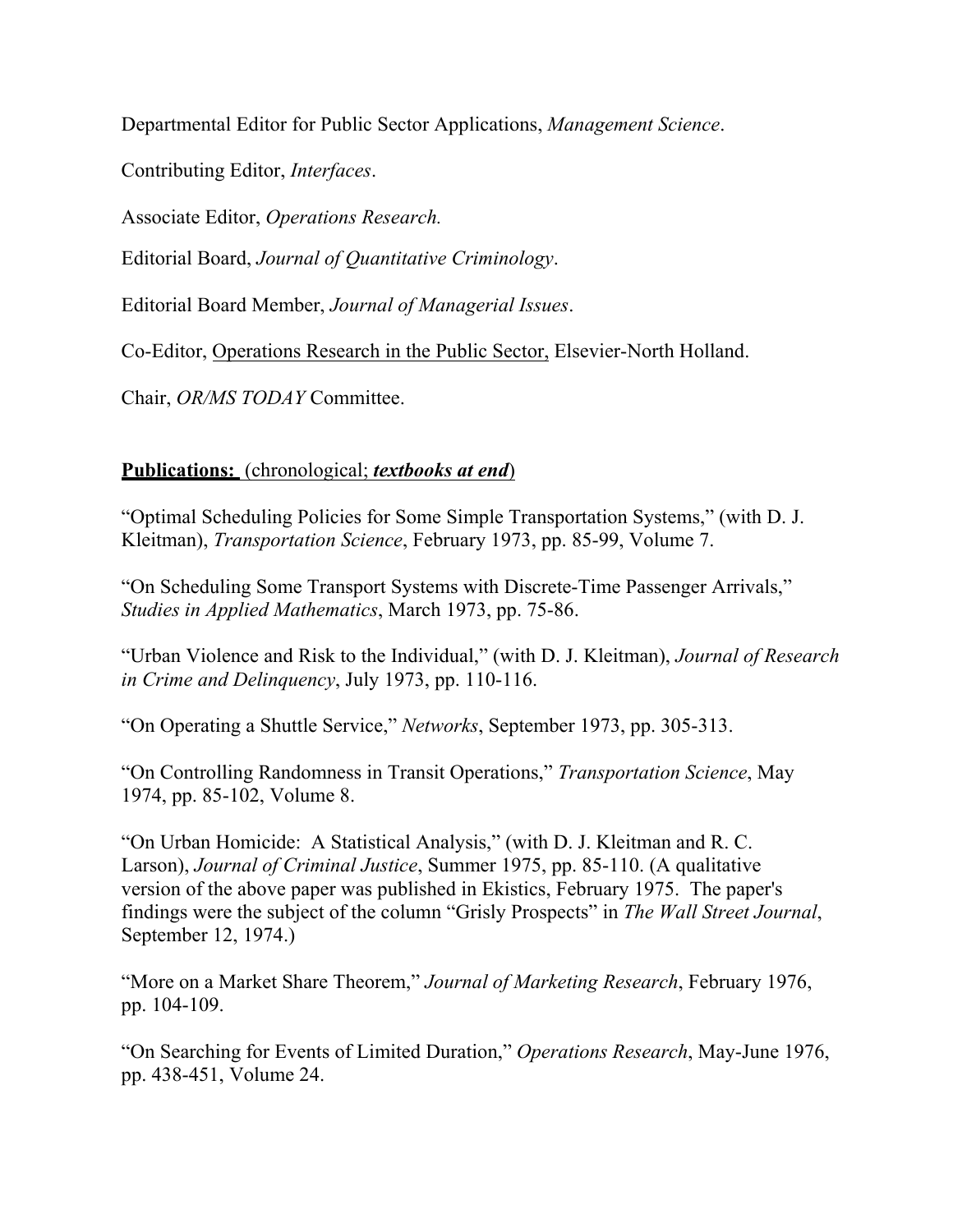"Improved Interpretation and Analysis of Criminal Justice Statistics" (with R. D. Larson and A. Odoni) in Performance Measures and the Criminal Justice System: Four Conceptual Approaches, U. S. Dept. of Justice, Law Enforcement Assistance Administration, October 1976. (I wrote Chapter 8 of Part II of the book.)

"Control Strategies for Transport Systems with Nonlinear Waiting Costs," *Transportation Science*, May 1978, pp. 119-136, Volume 12.

"A Statistical Procedure for Testing Nuclear-Powered Cardiac Pacemakers," (with D. J. Kleitman, D. Rosenbaum, and B. Singer), *Technometrics*, August 1978, pp. 221-226.

"Optimal Control of the B/B/C Queue," (satirical) *Interfaces*, August 1978, pp. 49-52, Volume 8. "On Two-Terminal Control of a Shuttle Service," (with D. J. Kleitman), *SIAM Journal on Applied Mathematics*, September 1978, pp. 229-234.

"Some Optimization Problems with Bulk-Service Queues," (with D. J. Kleitman), *Studies in Applied Mathematics*, Fall 1978, pp. 277-290.

"Crime and Capital Punishment: Some Recent Studies," *Journal of Criminal Justice*, Winter 1978, pp. 291-303.

"National Evaluation Program: Streetlighting Projects" (with J. Tien, V. S. O'Donnell, and P. B. Mirchandani), U. S. Government Printing Office #281-380-1551, Washington, D. C., 1979.

"Airline Safety: Some Empirical Findings," (with M. Abraham and V. Schimmel) *Management Science*, November 1979, pp. 1045-1056, Volume 25. (This paper was summarized under the title "Risk Assessment" in the *Scientific American* of August 1980.)

"The Decision to Perform Staging Laparotomy in Symptomatic Hodgkin's Disease," (with C. J. Rutherford, J. DesForges, and B. Davies), *British Journal of Hematology*, 44, pp. 347-358, 1980.

"On the Sequential Search for Spatially-Distributed Events," (with J. Mazzarino), *SIAM Journal on Algebraic and Discrete Methods*, Volume 1, #1, March 1980, pp. 82- 91.

"Urban Homicide: Some Recent Developments," (with E. Essenfeld and D. J. Kleitman), *Journal of Criminal Justice*, 8, pp. 379-85, 1980. (This paper was the subject of "The State of Murder in America," *Boston Sunday Globe*, October 21, 1979, Focus Section.)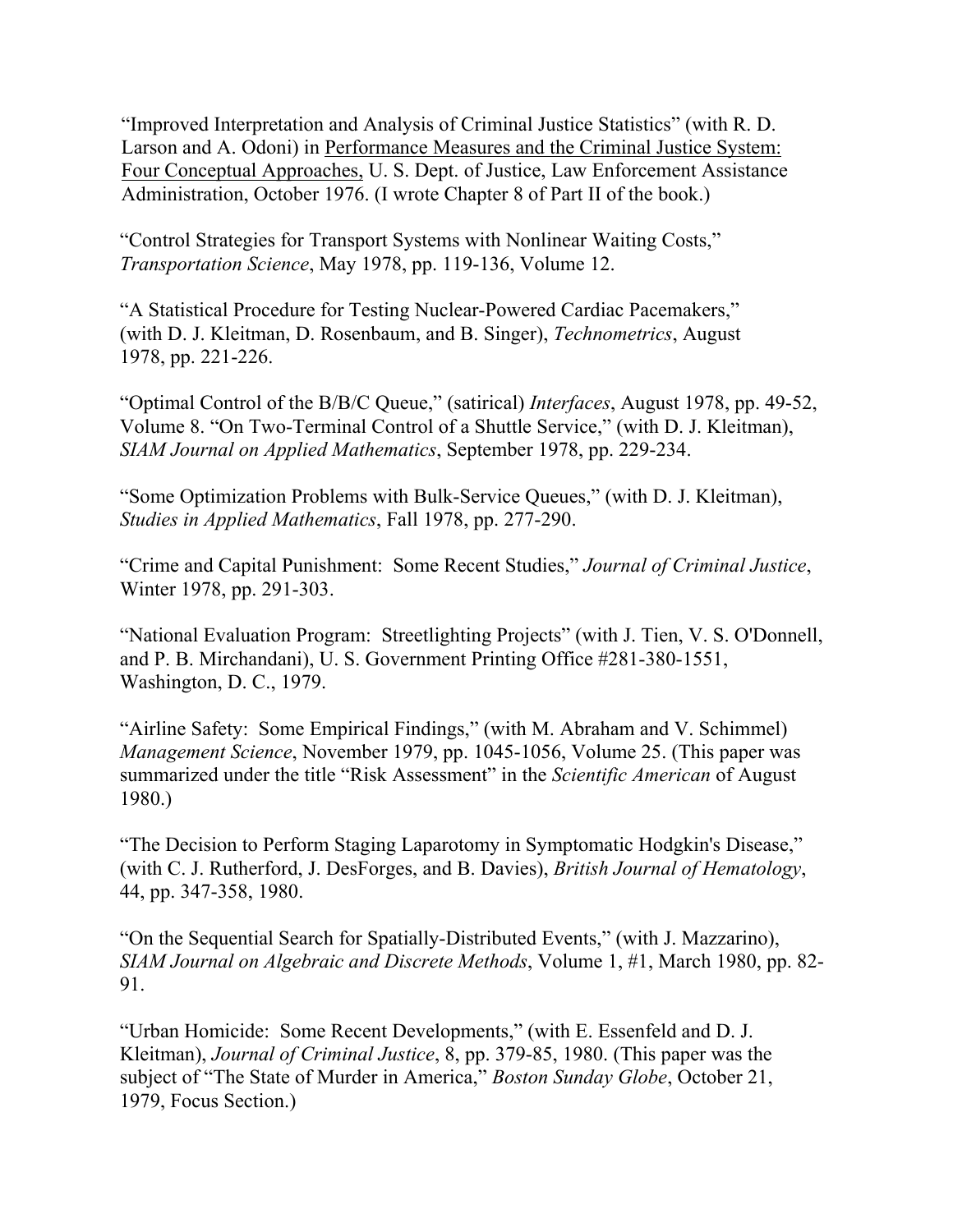"The Dose-Response Relationship: What is Its Form at Low Levels?" and "Latency Period: Estimating the Time from the Induction to the Appearance of Cancer," Chapters 11 and 12 in Problems in Assessing the Cancer Risks of Low-Level Ionizing Radiation Exposure, Report EMD-81-1 to the Congress of the United States, U. S. General Accounting Office, 1981, pp. 11-1 to 11-34 and 12-1 to 12-18.

"The Deterrent Effect of Capital Punishment: A Test of Some Recent Studies," *Operations Research*, March-April 1981, pp. 346-370, Volume 28. (This article was summarized in the Op-Ed column "Capital Punishment: The Uncertainty Remains", *The Boston Sunday Globe*, September 3, 1979.)

"Further Standards of Accountability for Deterrence Research," Chapter 7 of Methods in Quantitative Criminology, J. Fox, Editor, Academic Press (1981), pp. 127-145.

"Evaluating the Validity of a Bayesian Model of Predicting Stage in Hodgkin's Disease," (with C. J. Rutherford, J. DesForges, N. Gutensohn, and B. Davies), *Methods of Information in Medicine*, 20, pp. 174-178, 1981.

"Learning to Live with Homicide," *Journal of Criminal Justice*, 10, pp. 69-72, 1982.

"An Underestimated Threat to Multiple-Regression Analyses Used in Job Discrimination Cases," *Industrial Relations Law Journal* (Berkeley [Boalt Hall] Law School) 5, #1, pp. 156-173, 1982.

"The Decision Between Single and Combined Modality Therapy in Hodgkin's Disease," (with C. J. Rutherford, J. DesForges, C. Safran, and B. Davies), *American Journal of Medicine*, February 1982.

"A Quartile Test for Differences in Distribution," (with E. Eisen), *Journal of the American Statistical Association*, 77, pp. 44-51, 1982.

### **1983** *Interfaces* **columns:**

"The Linear Model and Some of Its Friends," 13, pp. 61-65, February, Volume 13. "The Capital Punishment Controversy: Part I," pp. 24-28, June, Volume 13.

"The Capital Punishment Controversy: Part II," pp. 35-39, November, Volume 13.

"After the Crash: The Passenger Response to the DC-10 Disaster," (with A. J. Lofaso), *Management Science*, 24, pp. 1125-36, November.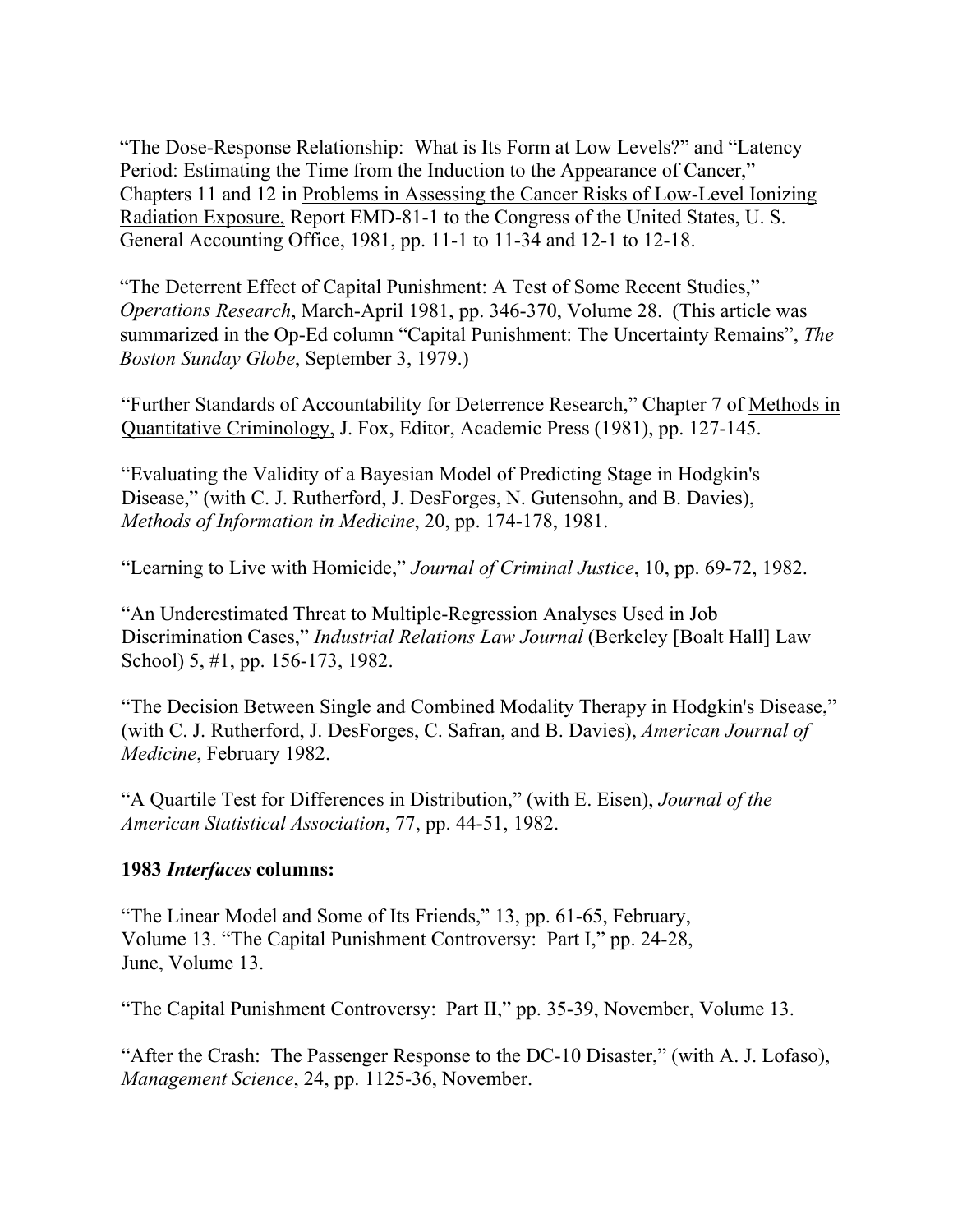#### **1984** *Interfaces* **columns:**

"Mea Culpa," 14, pp. 24-28, March-April, Volume 14.

"Hinckley and the Chemical Bath," (with I. Greenberg and R. Machol), pp. 48-52, July-August, Volume 14.

"Newswatch," pp. 39-43, November-December.

"Selective Incapacitation and the Philadelphia Cohort Data," (with A. J. Lofaso), *Journal of Quantitative Criminology*, Vol. 1, #1, March 1985, pp. 3-36.

"Some Distribution Patterns for the Georgia Death Sentence," *U. C. Davis Law Review* (Death Penalty Symposium), Summer 1985, pp. 1327-74.

"Model-Based U. S. Prison Population Projections," (with T. Rich) *Public Administration Review*, November 1985, pp. 780-9.

### **1985** *Interfaces* **columns:**

"The Parable of the Red Line," (with A. Sapanaro), 15, pp. 33-39, March-April. "Birth and Death Processes," pp. 34-38, July-August, Volume 15.

"Before the Fall," pp. 60-65, November-December ,Volume 15.

"On the Optimal Allocation of Prison Space," (with A. J. Lofaso), Chapter 12 of Delivery of Urban Services, (TIMS series in the Management Sciences #22; A. J. Swersey, Editor), Elsevier North Holland Press, pp. 245-268, 1986.

### **1986** *Interfaces* **columns:**

"Speed Kills?" pp. 63-68, March-April, Volume 16. (This column was reviewed in *Mathematics* magazine (6/86) and was the basis of my op-ed piece "See Lightning? Shut Airports", *The New York Times*, June 26, 1986.)

"Ice Follies," pp. 91-95, July-August, Volume 16.

"Prison Populations: A Projection Model," *Operations Research*, 35, pp. 18-34, 1987. "Probabilistic Models of Youthful Criminal Careers," (with A. Blumstein and D. Farrington),*Criminology*, 25, pp. 83-107, 1987.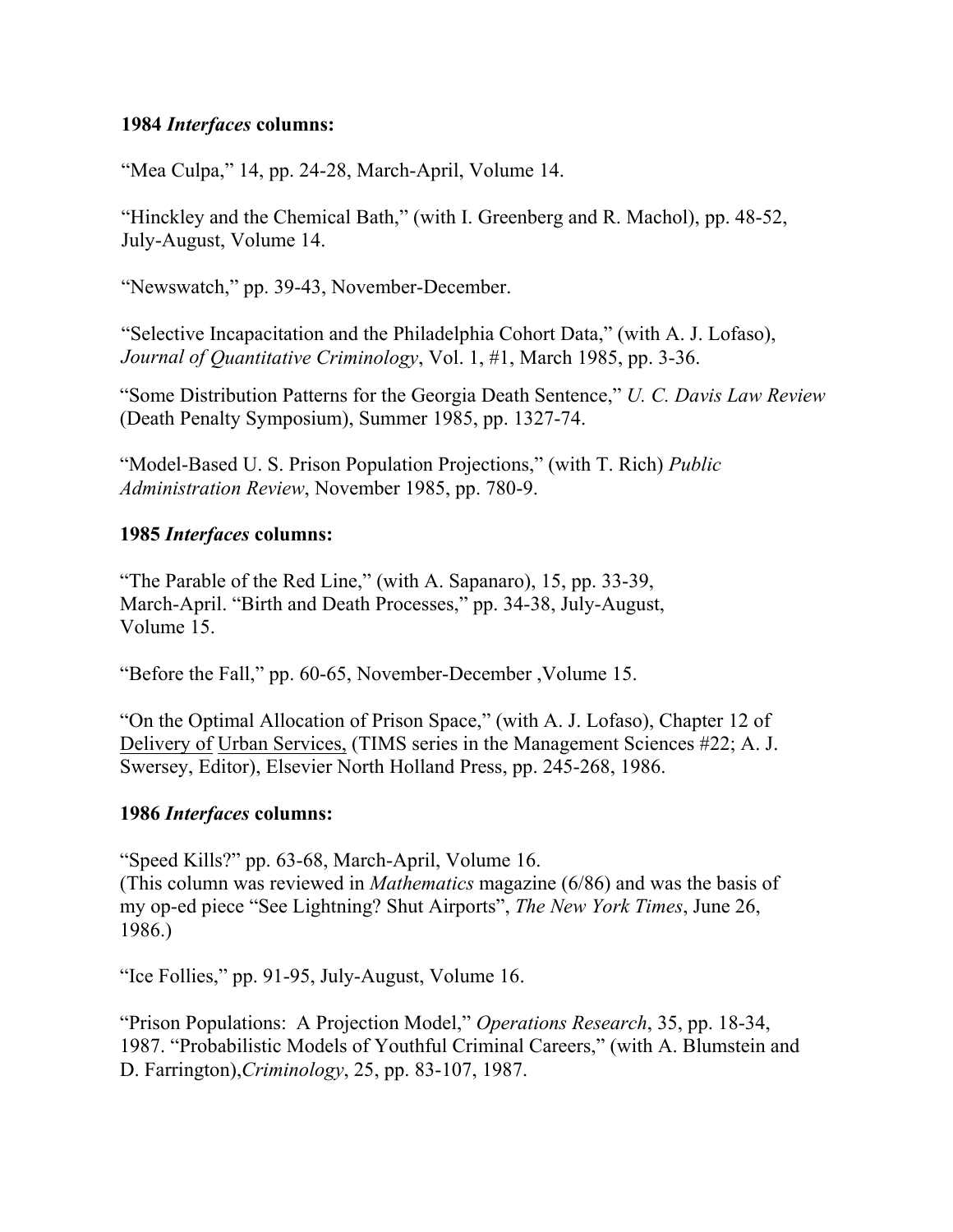#### **1987** *Interfaces* **columns:**

"Lightning Strikes Twice," pp. 21-26, March-April,

Volume 17. "High Road to Glory," November-December,

Volume 17. "Review of Prediction and Criminology", (ed. by Farrington and Tarling), *International Journal of Forecasting*, June 1988.

"Thunderstorms and Aviation Safety: A Dialogue," (with R. E. Machol), *Interfaces*, 26, March- April 1988.

"Crime News," *Interfaces*, May-June 1988.

"Wind Shear: Down but not Out," *MIT Management*, Summer 1988, Volume 18.

"Heroin Crackdowns and Crime Rates: A Comment on the Kleiman Report and Two Massachusetts Experiments," Chapter 3 in Street-Level Drug Enforcement: Examining the Issues, National Institute of Justice, August 1988, pp. 37-46.

"Airline Safety: The Last Decade," (with M. K. Higgins), *Management Science*, January 1989, pp. 1-21, Volume 35.

"Urban Homicide: Still the Same," (with E. Schwartz), *Journal of Quantitative Criminology*, March 1989, pp. 83-100.

"The Mystery of the Two-Faced Regression," (with P. Brownell), *Interfaces*, March-April 1989, pp. 56-60, Volume 19.

"A Prospective Test of a Criminal Careers Model," (with A. Blumstein and D. Farrington), *Criminology*, May 1989, pp. 373-388.

"Dealing with Autism," *Interfaces*, May-June 1989, pp. 27-32, Volume 19.

"Selecting the Nation's CEO: A Risk Assessment of the Electoral College," *Journal of Managerial Issues*, 2(4), 1990. (Invited paper; aspects of this analysis were widely cited in the press during the 1988 Presidential campaign.)

"Air Safety: End of the Golden Age?" *Chance*: New Directions for Statistics and Computing, 3 (2), 1990, pp. 8-13.

"Take the Bargain and Fly," *Advancing the Consumer Interest*, April 1990. (The negative side in a debate on whether the pernicious aspects of U.S. airline deregulation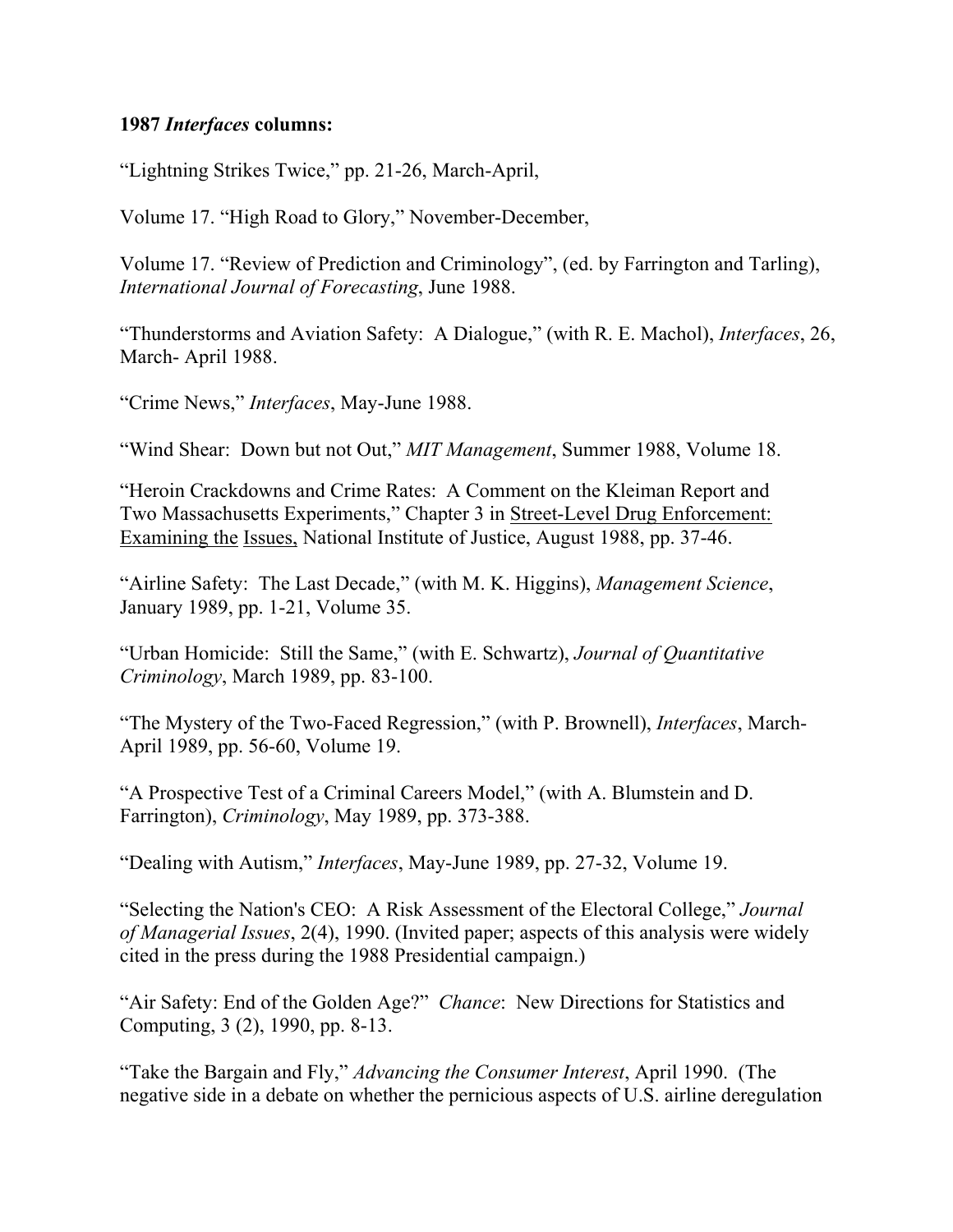outweighs the economic benefit has brought to travelers.)

"Rain Men," (with H. Tress), *Interfaces*, March-April 1990.

"It's Safer to Fly," *Risk Analysis*, 11(1), March 1991, Volume 13.

"Smoke Signals," (with I. Greenberg), *Interfaces*, 21(6), Nov.-Dec. 1991, (Misapplications Reviews), Volume 21.

"Review of Equal Justice and the Death Penalty," *Ethics,* 102(1), October 1991.

An Unfortunate Pattern in U.S. Domestic Jet Crashes," (with T. Curtis), *Flight Safety Digest*, 10(10), October 1991. (This paper was the subject of the article "Fatalities Likelier on Crowded Jets", *The New York Times*, November 1, 1991.)

"Better than Ever: Nonstop Jet Service in an Era of Hubs and Spokes," (with T. Curtis, J. Goranson, and A. Patrick), *Sloan Management Review,* 33(2), Winter 1992. (This paper was the subject of the article "Why Airline Hubs Can Be Nice", *The Economist*, February 1, 1992..)

"Not All Criminal Career Models Are Equally Valid," (with A. Blumstein, J. Cohen, and D. Farrington), *Criminology*, February 1992.

"The Market Response to the Sioux City DC-10 Crash," (with J. Menhigetti and M. Prete), *Risk Analysis*, March 1992.

"America's Vietnam Casualties: Victims of a Class War?" (with T. Stanley and M. Shore), *Operations Research*, September-October 1992. Volume 40. (This paper was the subject of William F. Buckley's column "Vietnam: The Poor Man's War?" written on October 28, 1992.)

"Experience-Outcome Relationships in Heart Transplantation," (with G. Laffel, S. Finkelstein, and M. Kaye), *New England Journal of Medicine,* October 1992.

"Landings at Logan Airport: Describing and Increasing Airport Capacity," (with C. S. Venkatakrishnan and A. Odoni), *Transportation Science,* July-August 1993.

"The On-Time Machines: Some Analyses of Airline Punctuality," (with J. Caulkins, J. Goranson, P. Larkey, and Y. Yuan), *Operations Research,* July-August 1993, Volume 41.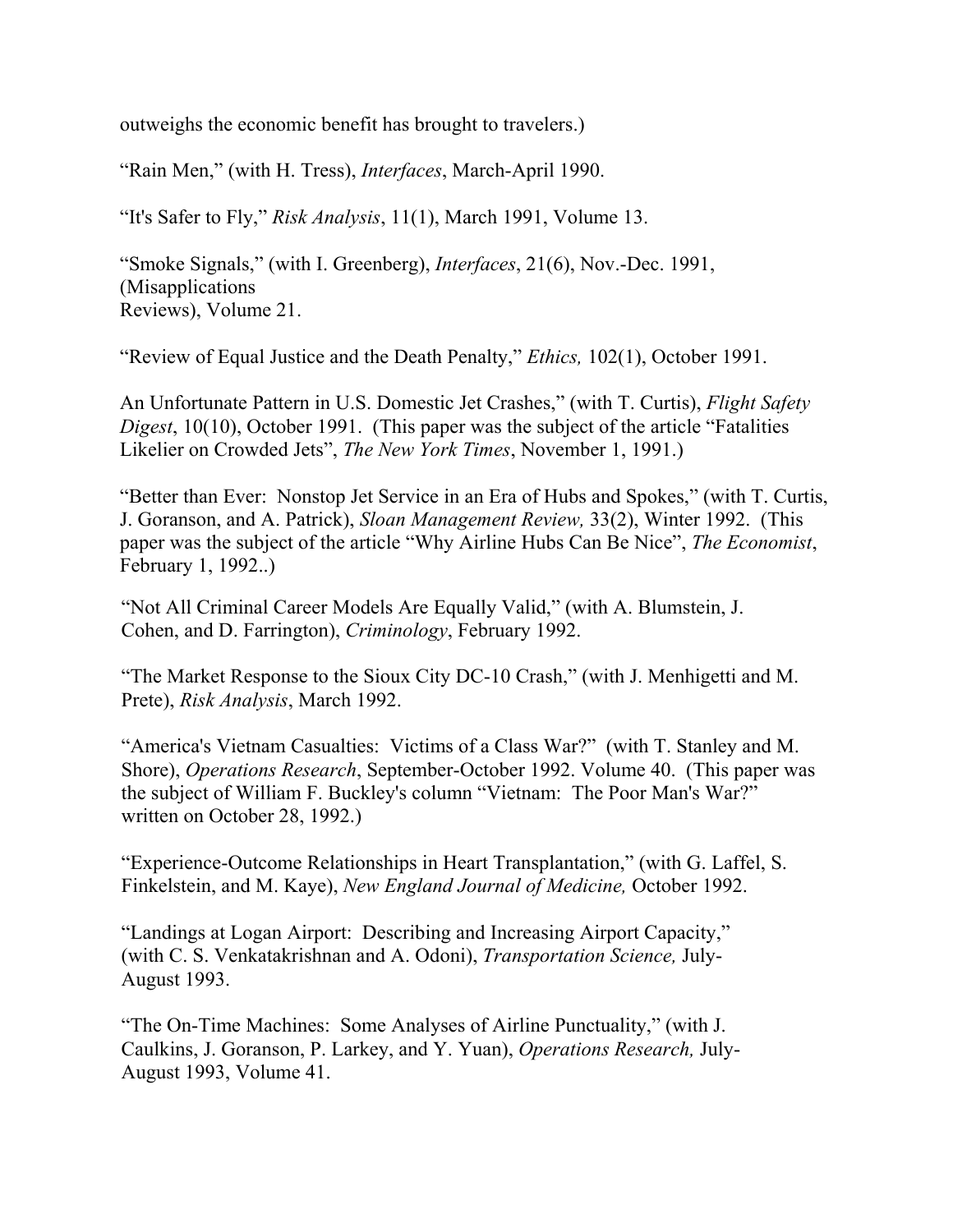"Something Specious in the Air? Some Statistical Misconceptions in Aviation Safety Research," *Transportation Research Record,* #1423, 1994.

"Models Fail," Chapter 3 in Operations Research in the Public Sector (ed. by S. Pollock, A. Barnett, and M. Rothkopf), Elsevier-North Holland, 1994.

"Business Schools: Failing Fast?" *Interfaces,* March - April 1994, Volume 24 (Short Piece).

"How Numbers Can Trick You: The Six Deadly Sins of Statistical Misrepresentation," *Technology Review*, October 1994 (Cover Story).

"Crime and Justice Research," (with M. Maltz), a section of Encyclopedia of Operations Research and the Management Sciences, Elsevier-North Holland, 1996. "Race, IQ, Genetics and The Bell Curve," *OR/MS Today*, February 1995.

"Jail Terms," *Interfaces*, March - April 1995, Volume 25 (Misapplications Reviews).

"How Safe is This Flight?" *Newsweek*, April 24, 1995. (I prepared the statistical tables that appeared in the article.)

"Good News is No News?" (with J. Goranson), *Interfaces,* May-June 1996, Volume 26.

Review of the book A Mathematician Reads the Newspaper, *Technology Review,*  February-March 1996.

"Valujet and Travel Safety," report contained within written testimony of Valujet President Lewis Jordan to Transportation and Infrastructure Committee, U.S. House of Representatives, June 1996. (This report was also presented to the U.S. Senate, to the U.S. Department of Transportation, and to the Circuit Court of Appeals for the District of Columbia.)

"The Affirmative Action Debate," *OR/MS Today*, August 1996.

"Beauty and the Beast: A Visit to South Africa," *ROI*, October 1996.

"Safety in Numbers: Some Statistics about Plane Crashes and Their Consequences," Proceedings of the International Conference on Aviation Safety and Security in the 21st Century, sponsored by the White House Commission on Aviation Safety and Security, January 1997.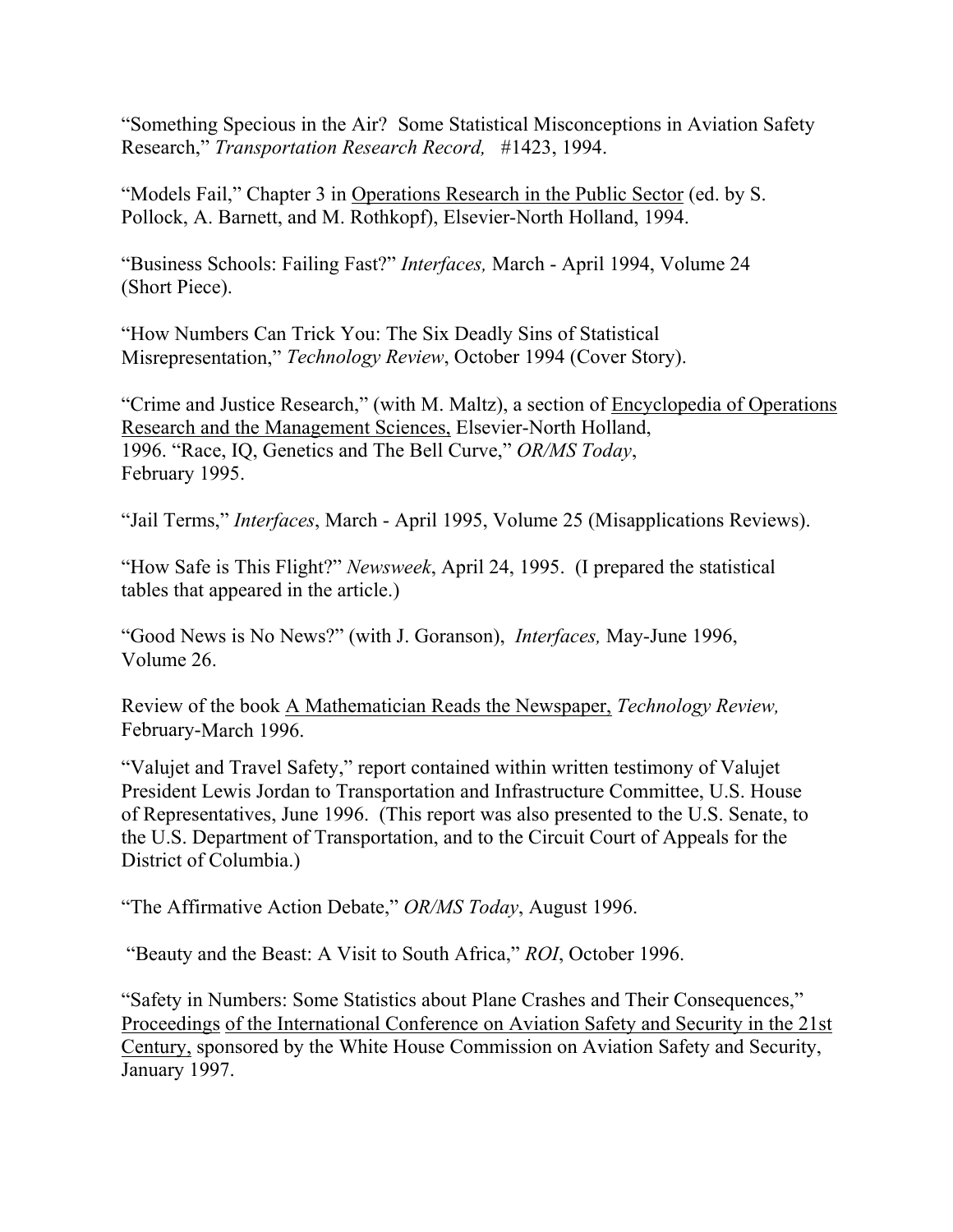Review of Efficiency of Racetrack Betting Markets, *Interfaces,* Jan-Feb 1997, Volume 27. Review of Cartographies of Danger, *Technology Review*, October 1997.

"The Feline Great Mystery," (electronic presentation for high-school math students) at: http://morning-star.mit.edu/felinegreat.

"Some Ultimate Risks," (electronic presentation for college students under the CHANCE project of the National Science Foundation), at: http://www.dartmouth.edu/~chance/Chance Lecture/RIEL.

"The Patron Saint of Operations Research," (testimonial), *OR/MS TODAY,*  June 1998.

"A Hero is Nothing but Bob Machol," (testimonial), *OR/MS TODAY,* February 1999.

"A Parallel Approach Path for Estimating Collision Risk during Simultaneous Landings", *Management Science,* March 1999, Volume 45.

Review of Misused Statistics, *Chance*, March 2000, Volume 14.

"Airline Safety: The Recent Record," (with A. Wang), *Flight Safety Digest,* April 2000*.* (This paper was the subject of my op-ed piece: "Flying? No Point in Trying to Beat the Odds," *The Wall Street Journal,* September 9, 1998.)

Review of Capital Punishment: A Reader, *Ethics*, July 2000.

Foreword to Understanding Aviation Safety Data, SAE, 2000.

"It's a Crime What Some People Do with Statistics," *The Wall Street Journal* (op-ed), August 30, 2000.

"Free-Flight and En Route Air Safety: A First-Order Analysis," *Operations Research*, November-December 2000, Volume 48.

"Fatal US Runway Collisions Over the Next Two Decades," (with G. Paull and J. Iaedeluca), *Air Traffic Control Quarterly*, 8(4), 2000.

"The Cost of Cancer to a Major Employer," (with P. Cremieux and M. Slavin), *American Journal of Managed Care*, November 2000.

"Safe at Home? An Experiment in Domestic Airline Security." (with R. Shumsky, M.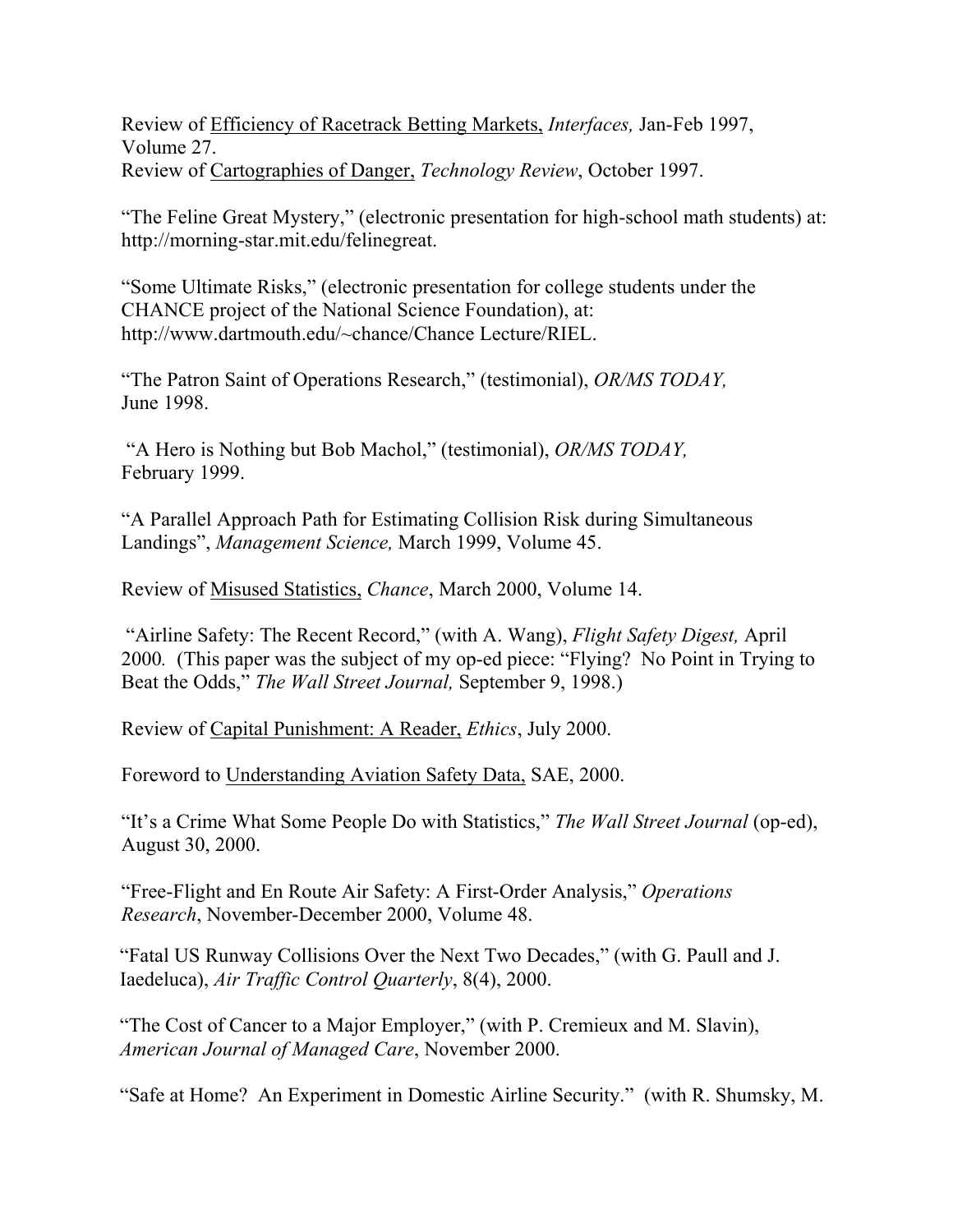Hansen, A. Odoni, and G. Gosling, *Operations Research*, March-April 2001, Volume 49.

"Air Safety: End of the Golden Age?" *Journal of the Operational Research* Society, August 2001, Volume 52. (This paper is based on the year 2000 Blackett Memorial Lecture, which I presented in November 2000 at the Royal Aeronautical Society in London.)

"The Worst Day Ever: September 11 and Commercial Aviation," OR/MS TODAY, December 2001.

"Anemia-Related Costs for Cancer Patients," (with P. Cremieux, A.M. Fendrick, M. George, and M. Slavin), *Journal of Managed Care Medicine,* 2001, 5 (12).

"Bag Match: At Last," *Congressional Record*, January 23, 2002. (Testimony to House Aviation Subcommittee, U.S. House of Representatives.)

"A New Approach to Estimating the Probability of Winning the Presidency," (with E. Kaplan), *Operations Research,* January-February 2003, Volume 51.

"Trust No One at the Airport," *OR/MS TODAY,* February 2003. ("Last Word" column.)

"Dose Conversion from Epoetin alfa to Darbepoetin alfa for Patients with Chronic Kidney Disease Receiving Hemodialysis" (with P. Cremieux), *Pharmacotherapy*, Spring 2003.

"Aviation Security's False Hope?" *MIT Technology Insider*, May 2003 (and *TechnologyReview.com,* August 2003).

"Terror is In the Air," (with S. Martonosi), *Chance*, American Statistical Association, Spring 2004, Volume 18.

"CAPPS II: The Foundation of Aviation Security?" *Risk Analysis,* August 2004, Volume 24.

"Assessing the Effectiveness of Aviation Safety Measures in the Absence of Actual Data," (with G. Paull), *Air Traffic Control Quarterly,* Fall 2004, Volume 12.

"World Airline Safety: The Century So Far," *Flight Safety Digest*, January-February 2006, Volume 33.

"O.R. Heroes on Flight 93," OR/MS TODAY, August 2006.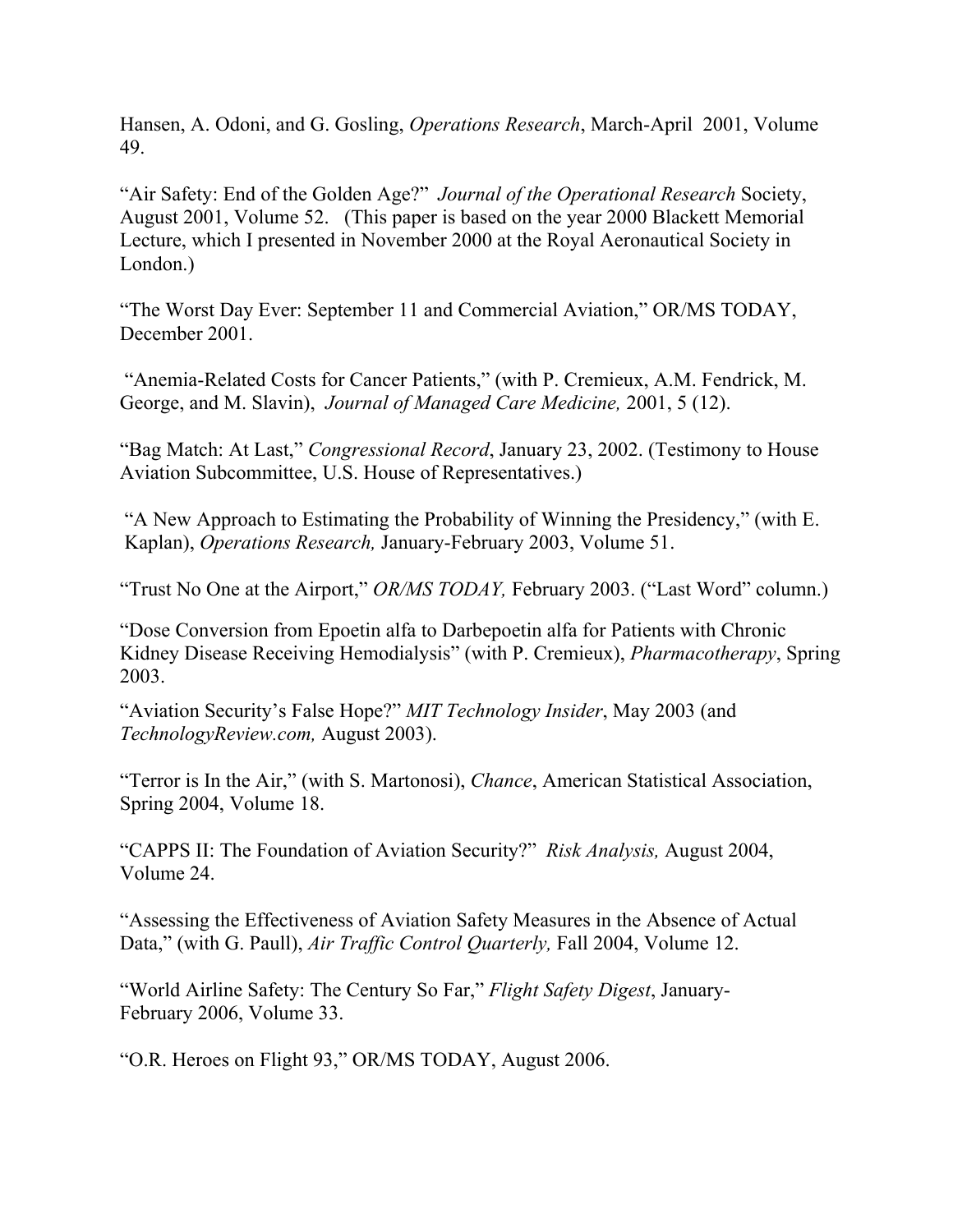*Applied Statistics for Clinical Researchers*, Web course for medical doctors, funded by Pfizer and Merck for worldwide distribution. Final version released in August 2006. (The link is http://hstelearning.mit.edu/appstats/; anyone can register and get access.)

"Airlines as Baseball Players: Another Approach to Evaluating Air Carrier Safety Records," (with D. Czerwinski), *Management Science,* September 2006, Volume 52.

"How Effective is Security Screening for Airline Passengers?" (with S. Martonosi), *Interfaces* (Special Issue on Homeland Security), November-December 2006, Volume 36.

"A Cure for the Electoral College?" (with E. Kaplan), *Chance* (American Statistical Association), Spring 2007, Volume 20. (This paper was excerpted in the op-ed piece of the same name in the *San Diego Union Tribune* of May 17, 2009, as part of a web-page debate.)

"Match the Bags Again," *Airport Innovation* (Inaugural Issue), April 2007.

"Measure for Measure: An Analysis of Aviation-Safety Metrics," *AeroSafety World* (Flight Safety Foundation), November 2007.

"Is It Really Safe to Fly?" Chapter 2 in Tutorials in Operations Research, Institute for Operations Research and the Management Sciences, 2008.

Aviation Safety and Security," Chapter 11 in The Global Airline Industry, (ed. by P. Belobaba, A. Odoni, and C. Barnhard), John Wiley & Sons, 2009, pp. 313-342.

"Selecting the Nation's CEO: A Risk Assessment of the Electoral College," *Journal of Managerial Issues,* pp. 447-460, 21(4), Winter 2009. (This article was reprinted as part of a tribute to the Founding Editor on his retirement. He selected his seven favorite articles from those published by the journal in the last twenty years.)

"Use Body Scan Machines," invited contribution to "What's Missing in Aviation Security?" Room for Debate Blog, *The New York Times*, December 28, 2009.

"Cross-National Differences in Aviation Safety Records," *Transportation Science,*  44(3), pp. 322-332, August 2010. (This paper was summarized in more than 30 newspapers around the world.)

"Resist the Complainers," invited contribution to "Do Body Scanners Make Us Safer?" Room for Debate Blog, *The New York Times*, November 23, 2010.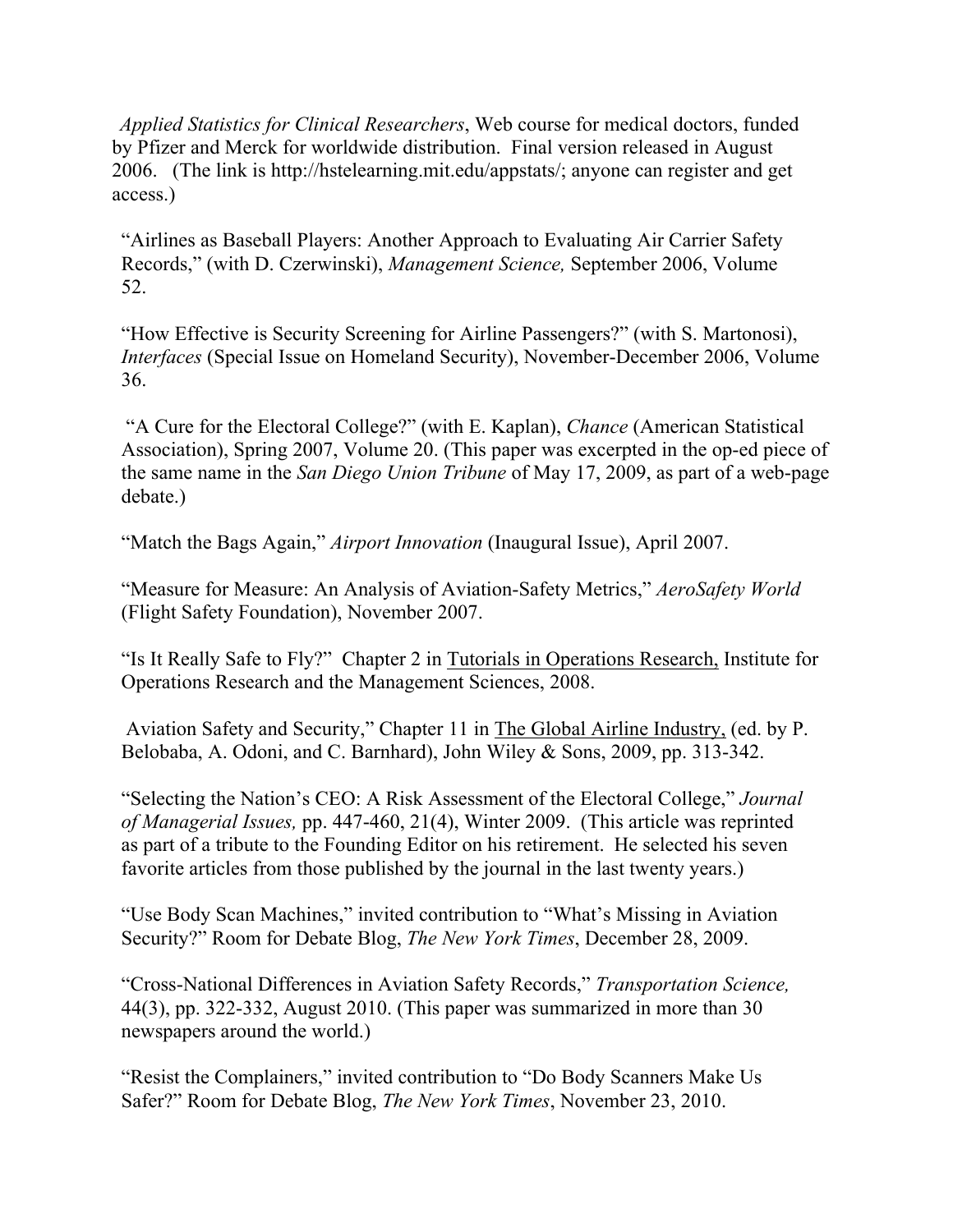"Aviation Safety and Security," *Wiley Encyclopedia of Operations Research and the Management Sciences*, March 2011. (This article is not the same as the one with the same title above.)

"Southwest Jet Rupture and Flight Risk," *CNN Opinion*, April 4, 2011.

"Did Nate Silver Beat the Tortoise?" *Analytics*, January 2013, and *OR/MS Today*, February 2013.

"Review of Performance Measurement in the Public Sector: Principles and Practices*,"Interfaces*, January 2014.

"Why You Won't Die in a Plane Crash," *CNN Opinion,* August 10, 2013.

"Moving Up: Five More Years of Aviation Safety," *Aerosafety World,* December 2013.

"Has Successful Terror Gone to Ground?" *Risk Analysis* , 35(4):732-740 (2015)

"Aviation Safety and Security," Chapter 12 in The Global Airline Industry, (ed. by P. Belobaba, A. Odoni, and C. Barnhard), John Wiley & Sons, 2015

"The Loss of Malaysia Flight 370: What It Means and Doesn't Mean," *OR/MS Today* (Jan/Feb, 2015)

"Collision Course? The North Airfield Safety Study at Los Angeles International Airport," (with M. Ball, G. Donohue, M. Hansen, A. Odoni, and A. Trani), *Transportation Research A*, 77, July 2015, pp. 14-34

. (This paper is a succinct version of the North Airfield Safety Study at Los Angeles International Airport (LAX), which was prepared by a Panel that I chaired.)

"US Airways Leaves in Triumph," *Charlotte Observer* (op-ed), 10/31/15

"A Cure for the Electoral College?" (with E. Kaplan), *Los Angeles Times* (op-ed) 12/16/16

"Epic Fail? The Polls and the 2016 Presidential Election," *Chanc*e (American Statistical Association) (to appear)